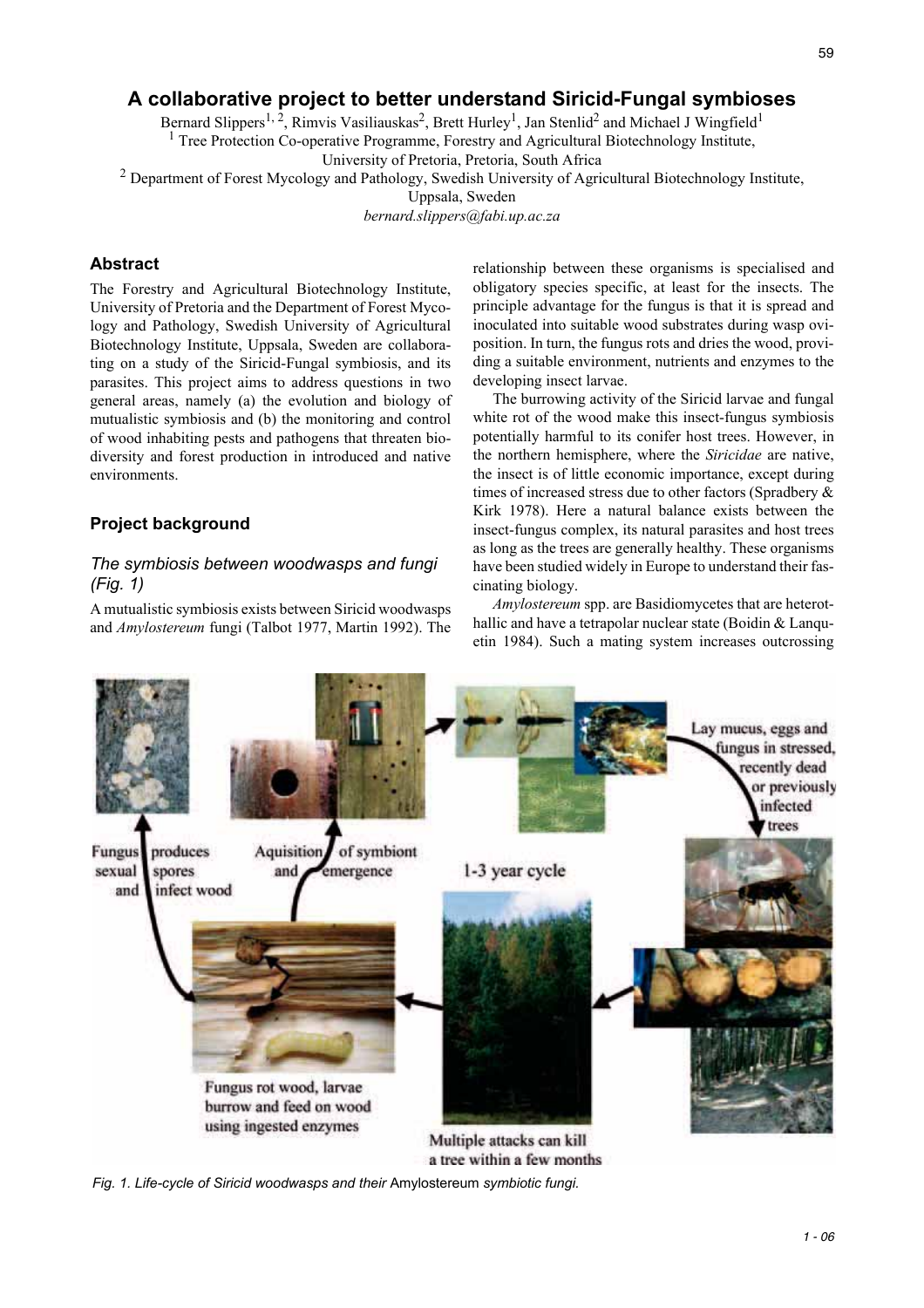and thus normally also population diversity. The *Amylostereum* spp. are, however, also spread by woodwasps in the form of asexually produced oidia (thus genetically identical) (Vasiliauskas *et al.* 1998).

In the northern hemisphere clonal lines of *A. areolatum* and *A. chailletii* are preserved over time and occur over large areas as a result of the spread of oidia of by woodwasps (Vasiliauskas *et al.* 1998, Thomsen & Kock 1999, Vasiliasuskas & Stenlid 1999). This situation is even more dramatic in the southern hemisphere where a single vegetative compatibility group (VCG) dominates populations of *A. areolatum* associated with *S. noctilio* (Slippers *et al.* 2001). Isolates from South Africa, Brazil and Uruguay represent the same VCG. This VCG in turn was partially compatible with isolates from New Zealand and Tasmania. These results suggest that the spread of *Sirex* through the southern hemisphere during this century has taken place among the continents and countries of this region, rather than by separate introductions from the northern hemisphere. The results, further, indicate that *A. areolatum* in the southern hemisphere spreads exclusively asexually through its association with *S. noctilio*. No sporocarps of *A. areolatum* have thus far been found in the southern hemisphere.

### *Woodwasp-fungal symbionts as forest pests and their control*

There is an increasing number of exotic pest and pathogen invasions that threaten the world's ecosystems (Bright 1998, Wingfield *et al.* 2001). Many of these introductions have had or are having catastrophic outcomes. The longterm sustainability of native forest and forestry industries will depend on the capacity to effectively deal with such introduced insect pests and pathogens.

Forests in Europe are increasingly at risk from newly introduced pathogens, continued human pressure and alteration of habitat, as well as global weather changes. Evidence of this has been numerous emergences of disease outbreaks or species 'declines' across Europe. Dutch-elm disease and Oak decline in central and southern Europe, *Fraxinus* decline in northern Europe, *Pinus* dieback in various areas in Europe, Ostrya decline in southern Europe, etc. The current amount of freshly dead wood (75 mil  $m<sup>3</sup>$ ) in Sweden following the storm of January 2005 adds to this risk for native forests as many Siricids prefer such material to bread in (Spradbery & Kirk 1978). Significant increases in Siricid populations, coupled with the pressures mentioned above, can hold significant risks for attacks on stored (unharvested) timber and standing trees weakened by other pests (e.g. bark beetles and *Armillaria* root rot). Such a situation exists in parts of Switzerland (Dr. U. Heiniger, pers. comm.).

*Sirex noctilio* and *A. areolatum* have been introduced into various southern hemisphere countries and, recently, to the USA (where it is currently viewed as a potential threat to forest health) (Slippers *et al.* 2003, Hoebeke *et al.* 2005). In contrast to the native range, these symbiotic organisms have caused extensive mortality in exotic pine

*Sirex noctilio* is most effective controlled through biological control agents such as the nematode *Deladenus siricidicola* and some parasitic wasp species, in combination with silvicultural practices aimed at reducing tree stress (Neumann *et al.* 1987, Haugen 1990). The nematode is, however, the main form of control. *Deladenus siricidicola* has a closely co-evolved and integrated life cycle with both the wasp and fungal symbiont (Fig. 2). For this reason, the efficiency of biocontrol programmes is often affected by the specific nematode strain or fungal strain involved. Wasp parasites are currently underused in many countries due to incomplete information from native ranges and weak application strategies.



*Fig. 2. Bicyclic life cycle of the* Sirex *biocontrol nematode,*  Deladenus siricidicola*. (Adapted from Bedding 1972, Nematologica)*

### **General questions addressed in the project**

Molecular techniques have only recently been applied to questions pertaining to *Amylostereum* taxonomy, phylogeny and population structures (Vasiliauskas *et al.* 1999, Slippers *et al.* 2000, 2002, Tabata *et al.* 2000). These studies have clarified previous hypotheses that were based on morphological and mating studies, regarding the relationships among *Amylostereum* spp. They have also raised new and challenging questions regarding the identity of the fungal isolates associated with certain woodwasps. From these preliminary observations there appear to be cryptic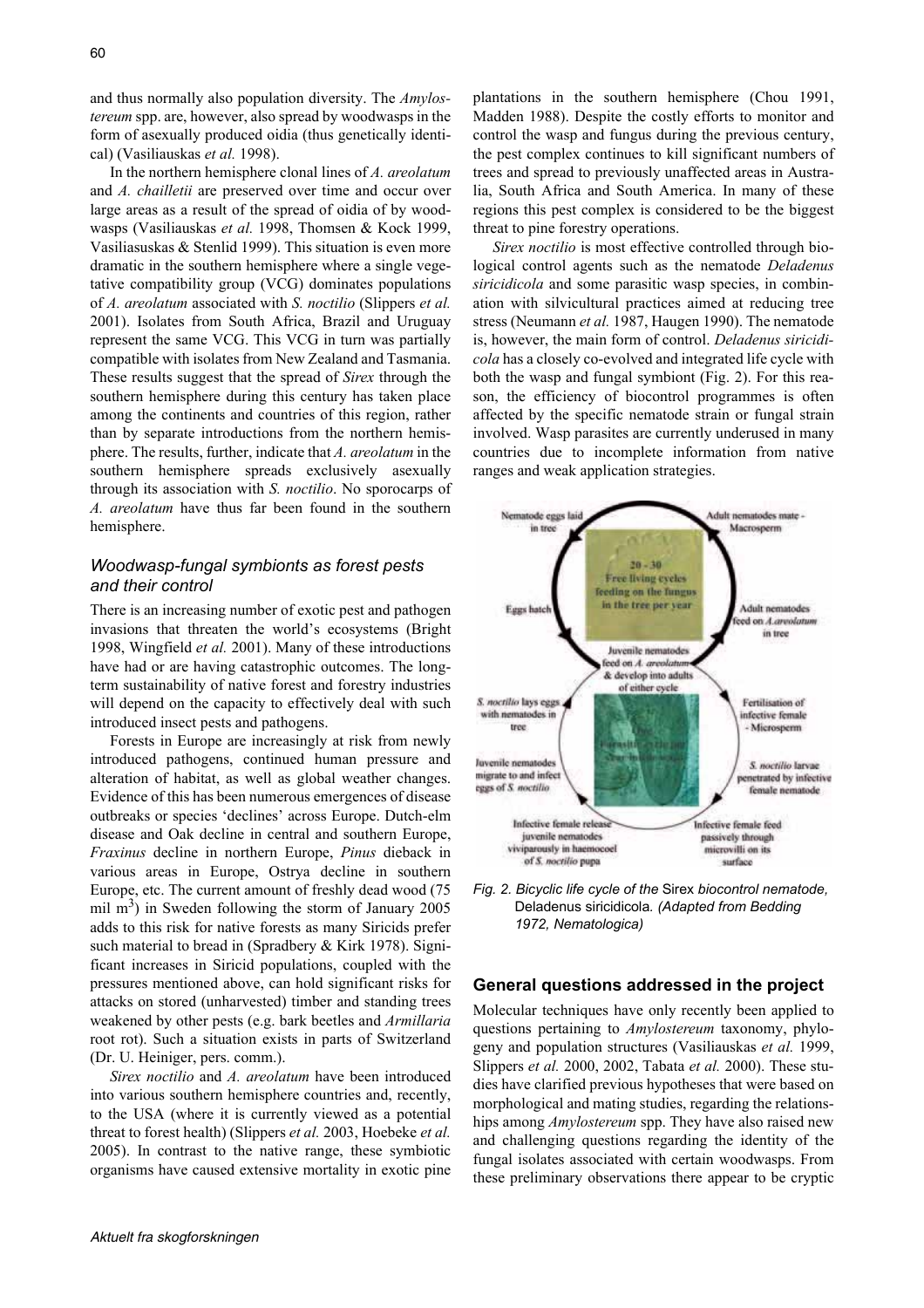speciation that have been overlooked using traditional methods of identification. On a higher taxonomic level, the relationship of *Amylostereum* to other Basidiomycetes is currently unsure due to contradictory literature reports (Slippers *et al.* 2003).

A study of the population structure of *Amylostereum* fungi from many parts of the world, using both VCG's and molecular markers, will give valuable insight into the geographical origin and spread of these fungi, as well as their associated Siricid wasps. Such data have already identified patterns of spread amongst countries in the southern hemisphere and between some local populations in Scandinavia (Vasiliauskas *et al.* 1998, Thomsen & Koch 1999, Vasiliauskas & Stenlid 1999, Slippers *et al.* 2002). Phylogeographic data is, however, lacking for most of natural distribution of Siricids and their fungi. The northern hemisphere origins of southern hemisphere populations of *Sirex* and *Amylostereum* are not known, despite its importance for selection of control agents.

Despite detailed studies of the symbioses between Siricid woodwasps and their fungal symbionts, many fundamental questions remain unanswered. For example, it is thought that vertical transmission (from mother to daughter) predominates. However, the numerous wasp species apparently carrying the same fungal species indicate some level of horizontal transfer of the symbiont between wasp species. The importance of such data is illustrated by the lack of any explanation of the fundamental differences in population structures of *A. areolatum* (highly clonal) and *A. chailetii* (almost indistinguishable from population structures of other basidiomycetes spreading through sexual spores). Furthermore, there is no co-evolutionary or phylogeographic data on which to infer the evolutionary development of the symbiosis. The lack of this information also excludes the comparison of this symbiosis with other symbiotic systems.

Siricid-like wasps are known from the Jurassic period (more than 150 mya) Rasnitsyn 1988). Parallels between the Siricid-fungal symbiosis and other independently derived symbioses are likely to reveal evolutionary factors that are important for the development and stability of such partnerships. Such a co-evolved system also presents important opportunities to study comparative rates of molecular evolution in different symbiotic partners, and non-symbiotic relatives, as well as addressing general questions of the adaptive significance of sex (Herre *et al.* 1999).

The artificial selection during mass rearing of biological control agents in control programmes can lead to severe bottlenecks in populations of these organisms. This will severely reduce population diversity in the control organisms, which will reduce their ability to respond to changes in the environment or host. During the nematode rearing process the accidental selection of less infective strains of *D. siricidicola* has lead to a temporary breakdown of the biological control programme in Australia, resulting in huge damages (Haugen 1990). Despite these dangers, there is currently no data or methods available to study popula-

tions, compare strains or track changes in populations of the biological control organisms.

In order to conduct this study, collections of populations of wasps, fungi and biocontrol agents are needed to represent the native occurrence of these organisms, as well as areas where they have been introduced. Collected samples from the southern hemisphere (Argentina, Brazil, Australia, South Africa) and Europe (Austria, Denmark, Great Britain, Italy, Greece, Norway, Sweden, Switzerland) have been made in collaboration with various other researchers and research organization. This material is supplemented from international culture collections and herbaria (Canada, France, Germany, Japan, Russia, USA). As part of collecting efforts, potential attractants and methods have been identified to catch woodwasps. These collections are ongoing.

#### **Conclusion**

It is hoped that the project will help unravel the evolutionary causes and consequences of woodwasp-fungal symbiosis. Such basic information will contribute to understanding fungal-insect symbiosis, as well as symbiosis as a general biological theme influencing evolution of organisms. In addition, such data will provide practical assistance to monitoring and controlling programs of introduced population of Siricid woodwasps and their symbiotic fungi. It will also help to characterize patterns of natural and human-mediated spread of these insects. From these data, the project should also contribute to the growing body of knowledge concerning international movement and control of pests and pathogens, to help prevent recurrence of such events.

#### **Acknowledgements**

We wish to thank the Tree Protection Co-operative Programme, Forestry SA, University of Pretoria, Swedish University of Agricultural Sciences, the SIDA-NRF South African – Swedish Research Partnership Programme, NRF Postdoctoral Programme and the Skye Foundation for financial support for this project.